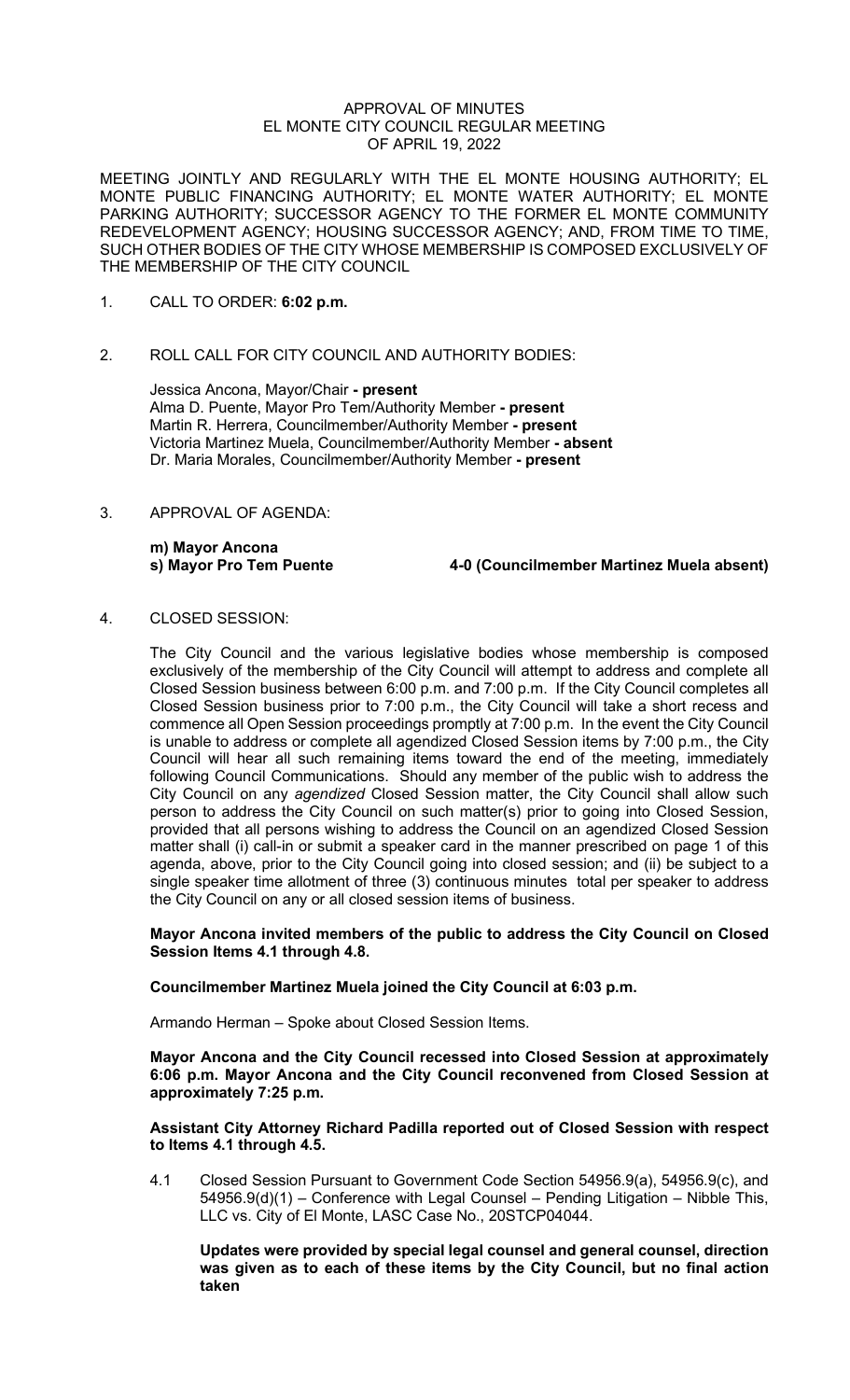4.2 Closed Session Pursuant to Government Code Section 54956.9 Subparts (a), (d)(2) and (e)(1). – Conference with Legal Counsel Regarding Anticipated Litigation – One (1) Potential Case.

**Updates were provided by special legal counsel and general counsel, direction was given as to each of these items by the City Council, but no final action taken**

4.3 Closed Session Pursuant to Government Code Section 54956.9(d)(2) – Conference with Legal Counsel – Anticipated Litigation – One (1) Matter.

**Updates were provided by special legal counsel and general counsel, direction was given as to each of these items by the City Council, but no final action taken**

4.4 Closed Session Pursuant to Government Code Section 54957 – Annual/Routine Performance Evaluation of City Manager Per Section 8 of City Manager Employment Contract.

**Updates were provided by special legal counsel and general counsel, direction was given as to each of these items by the City Council, but no final action taken**

4.5 Closed Session Pursuant to Government Code Section 54957.6 – Conference with Labor Negotiators.

Bargaining Units Subject to Negotiations: El Monte General Unit (SEIU Local 721); El Monte General Mid-Management Unit (SEIU Local 721); El Monte Police Officers Association; El Monte Police Mid-Manager's Association; and All Unrepresented Employees of City Executive Team.

City's Designated Negotiator: Alma K. Martinez, City Manager and John Nguyen, Human Resources/Risk Management Director.

**Updates were provided by special legal counsel and general counsel, direction was given as to each of these items by the City Council, but no final action taken.** 

# OPEN SESSION PROCEEDINGS

(Commencing at 7:00 p.m. or as soon thereafter as the City Council reconvene from Closed Session/Short Recess).

- 5. INVOCATION: City Council. **Joseph Chen, I-Kuan Tao**
- 6. FLAG SALUTE: City Council. **Mayor Ancona**
- 7. RECOGNITIONS, HONORS AND COMMUNITY INTEREST PRESENTATIONS:
	- 7.1 Presentation by the City Council Proclaiming the Month of April 2022 as National Autism Awareness Month.
	- 7.2 Presentation by the City Council Proclaiming the Month of April 2022 as Sexual Assault Awareness Month and April 27, 2022 as "Denim Day" in the City of El Monte.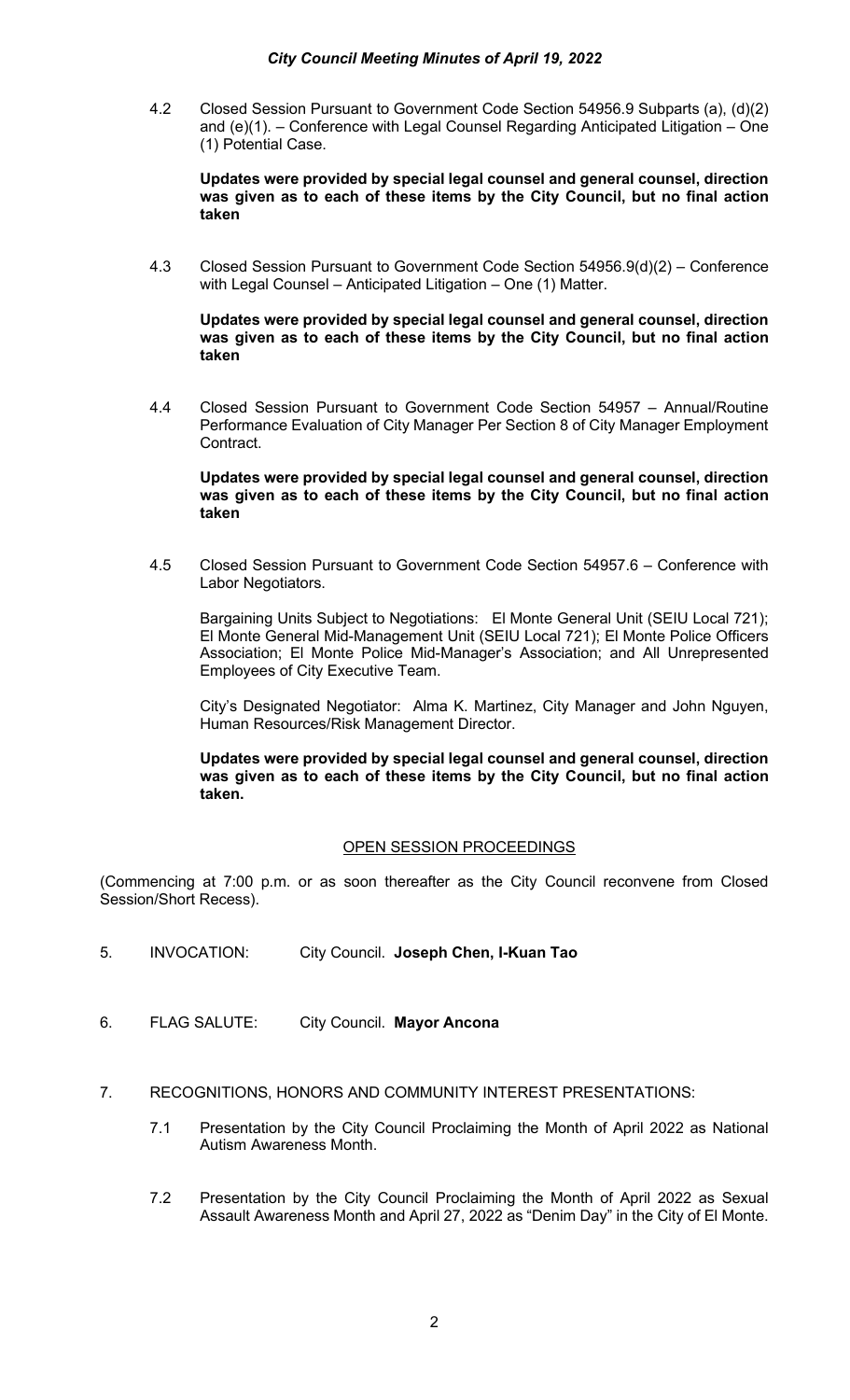## *City Council Meeting Minutes of April 19, 2022*

- 7.3 Presentation by the City Council Proclaiming the Week of April 17 Through April 23, 2022 as California Mosquito Awareness Week. **Present**
- 7.4 Presentation to Jazz Hands for Autism. **Present**

#### 8. GENERAL PUBLIC COMMENT:

This time has been set aside for members of the public to directly address the City Council on agendized items of business (other than those agendized as public hearing or closed session items) or on any other matter of interest to the speaker/caller that is within the subject matter jurisdiction of the City Council, the Housing Authority, the Financing Authority and/or the Water Authority (collectively, the "Council"). Each speaker/caller will be limited to a single allotment of three (3) continuous minutes total to address the Council on any or all matters covered by this section. As explained more specifically under the Public Hearing portion of this agenda, members of the public wishing to offer comment on items of business agendized under the Public Hearing portion of the agenda shall have a separate allotment of three (3) continuous minutes per speaker per public hearing item. Except as otherwise provided under the Brown Act (Gov. Code Section 54950 et seq.), the Council may not deliberate or take action upon any matter not listed on this posted agenda but may order that any such matter be placed on the agenda for a subsequent meeting. The Council may also direct staff to investigate certain matters for consideration at a future meeting. Persons wishing to address the Council on matters covered under General Public Comment shall call in or submit a speaker card in the manner prescribed on page 1 of this agenda, above, by or before the General Public Comment portion of the agenda is closed. The City Council shall be under no obligation to entertain comments from speakers/callers who submit cards or call in to speak on matters covered by the section after the General Public Comment portion of the agenda is closed.

Catherine Eredia: Spoke about volunteer month specifically two nonprofit organizations: meals on wheels and The El Monte Historical Museum.

Armando Herman: Spoke about Item Nos.12.1, 12.2, 12.5, and 12.10.

#### **Break at 7:43 p.m. Return at 7:46 p.m.**

Mike Greenspan: Spoke about unions.

Mary Ann Powers: Spoke about the divisions in the map approved for the district-based election.

Julio Ramirez: Spoke about Item No. 14.4. and voiced his concerns regarding the street sweeper. He voiced his opinion regarding the map approved for the district-based election and his concern for the need of a new Chief of Police.

Cosme Jimenez: Spoke regarding the map approved for the district-based election. Voiced his concern for an Assistant City Manager and Chief of Police.

# **Written Comment**

Sandi Park-Witt : Concerns regarding the Brookside Mobile Home Park rent increase.

# 9. CITY TREASURER'S REPORT: **None**

#### 10. DEMAND RESOLUTION NO. D-663

A RESOLUTION OF THE CITY COUNCIL OF THE CITY OF EL MONTE, CALIFORNIA, ALLOWING CERTAIN CLAIMS AND DEMANDS AND SPECIFYING THE FUNDS OUT OF WHICH THE SAME ARE TO BE PAID.

THE CITY COUNCIL OF THE CITY OF EL MONTE, CALIFORNIA, DOES RESOLVE AS FOLLOWS: SECTION 1. That the attached list of claims and demands totaling \$4,895,323.35 have been examined by the City Treasurer and that warrant numbers 1104970 through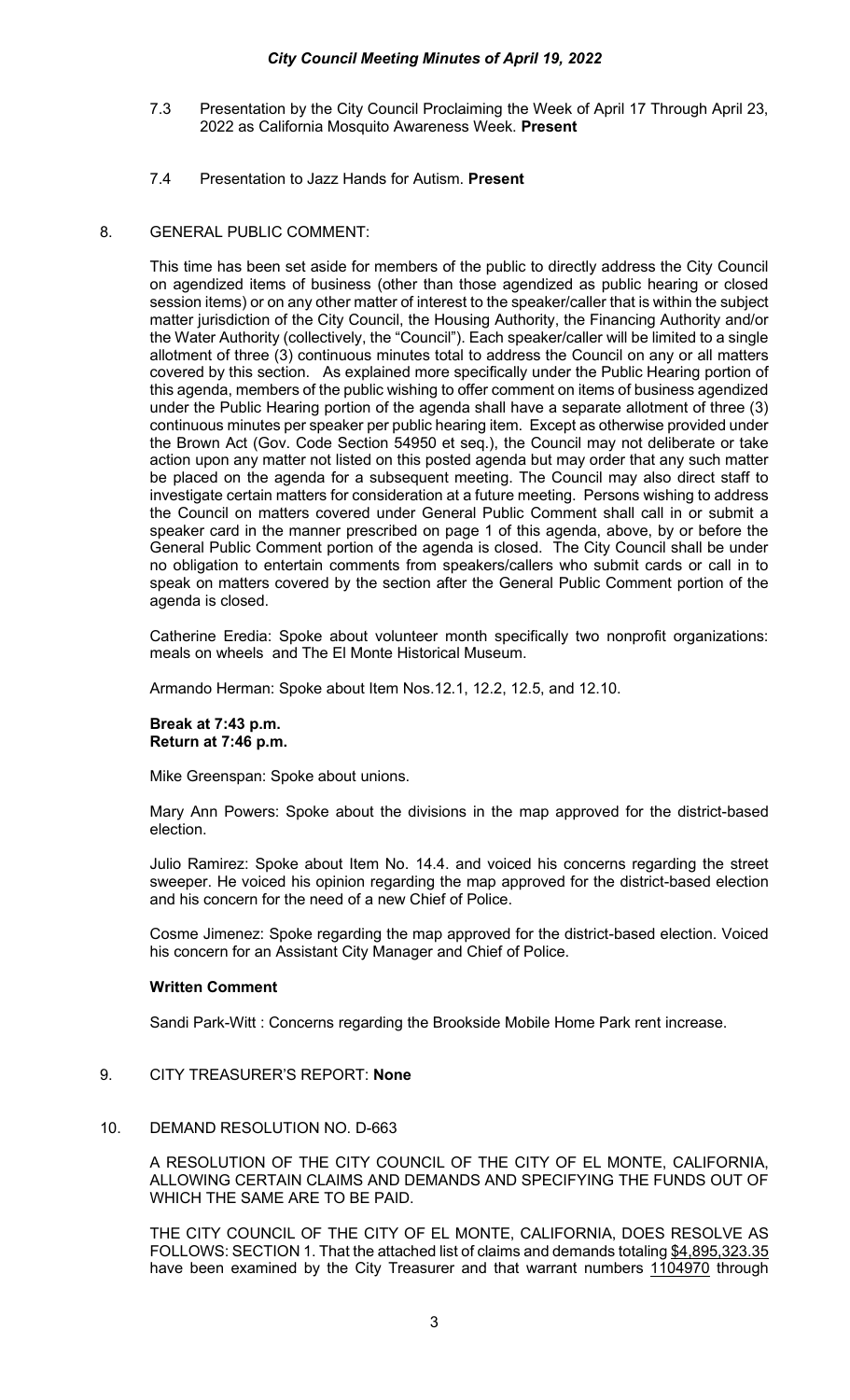## *City Council Meeting Minutes of April 19, 2022*

1105395, and the payroll period March 16, 2022 through March 31, 2022 inclusive are hereby allowed in the amounts and ordered paid out of the respective funds as set forth.

**m) Mayor Pro Tem Puente**

**4-0 (Councilmember Martinez Muela absent)** 

11. APPROVAL OF MINUTES: Regular Meeting Minutes of March 15, 2022; and Special Meeting Minutes of March 15, 2022.

**m) Mayor Pro Tem Puente**

**s) Dr. Morales 4-0 (Councilmember Martinez Muela absent)**

12. CONSENT CALENDAR:

All matters listed under the Consent Calendar are considered to be routine in nature and may be enacted by one motion approving the recommendation listed on the Agenda. One or more items may be removed from the Consent Calendar so that they may be discussed, considered, and voted upon individually by the Council. A matter may be removed from the Consent Calendar and taken up separately by way of a seconded motion of any member of the Council with the approval of a majority of the Council quorum.

12.1 Waiver of Full Reading of Ordinance(s).

RECOMMENDATION OF BUSINESS ITEM UNDER CONSIDERATION:

It is recommended that the City Council:

1. Approval to waive full reading (except title) of all ordinances appearing on the City Council agenda as authorized under Government Code Section 36934, unless otherwise directed by the City Council.

Total Cost: N/A and Total Cost: N/A Is the cost of this item budgeted? N/A

**m) Mayor Ancona s) Dr. Morales 5-0** 

12.2 Receive and File the City Clerk's Quarterly Listing of Contracts Filed in the City Clerk's Office Between January 1, 2022 and March 31, 2022.

RECOMMENDATION OF BUSINESS ITEM UNDER CONSIDERATION:

It is recommended that the City Council:

1. Receive and file the report.

Total Cost: N/A and Total Cost: N/A Is the cost of this item budgeted? N/A

**m) Mayor Ancona s**) Dr. Morales 5-0

12.3 Approval of Request to Serve/Sell Wine and "Spirits" Liquor at the Lambert Park Auditorium.

RECOMMENDATION OF BUSINESS ITEM UNDER CONSIDERATION:

It is recommended that the City Council consider and approve the request to serve/sell Wine and "Spirits" Liquor at the Lambert Park Auditorium.

| <b>Private User</b> | Event                  | Date                   |
|---------------------|------------------------|------------------------|
| Roxsana Gonzalez    | <b>First Communion</b> | Saturday, May 14, 2022 |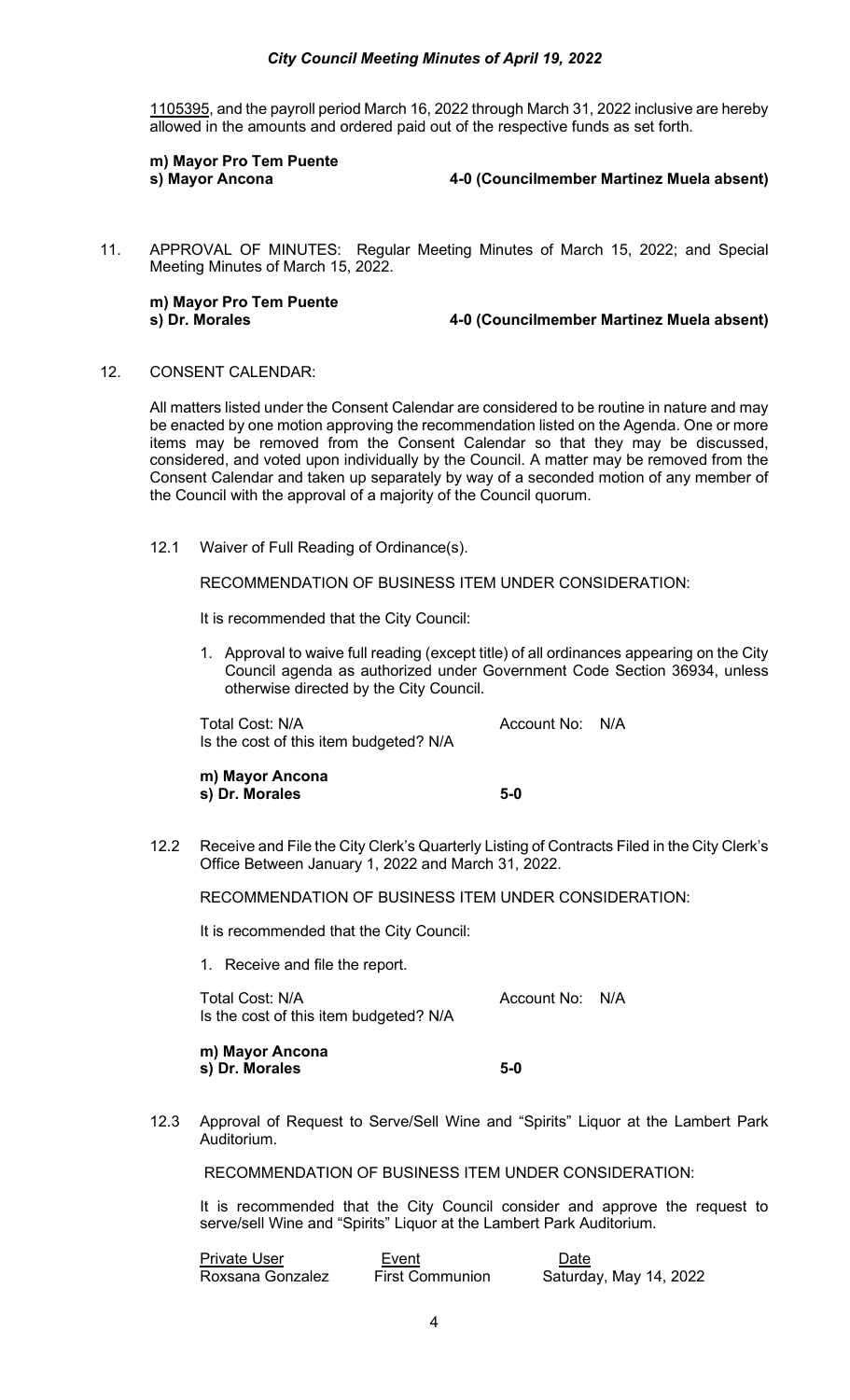| (Lambert Park | (Attendance 140) | $3:30$ p.m. $-11:00$ p.m. |
|---------------|------------------|---------------------------|
| Auditorium)   |                  |                           |

Total Cost: N/A and Cost: N/A Account No.: N/A Is the cost of this item budgeted? N/A

**m) Mayor Ancona s) Dr. Morales 5-0**

12.4 Approval of a Resolution Designating the Week of May 15–21, 2022 as the 2022 Commemoration of Public Works Week in the City of El Monte.

RECOMMENDATION OF BUSINESS ITEM UNDER CONSIDERATION:

It is recommended that the City Council:

1. Adopt a Resolution approving the commemoration Public Works Week.

Total Cost: N/A and Total Cost: N/A Is the cost of this item budgeted? N/A

Resolution No. 10352

**m) Mayor Ancona s) Dr. Morales 5-0**

12.5 Approval of Recommendation to Accept the Cedar Lower Azusa Road Zone 2 Project, CIP 029 as Complete and File the Notice of Completion with the Los Angeles County Recorder's Office.

RECOMMENDATION OF BUSINESS ITEM UNDER CONSIDERATION:

It is recommended that the City Council:

- 1. Consider and accept the Cedar Lower Azusa Road Zone 2 Project, CIP No. 029 as completed and authorize staff to file the Notice of Completion with the Los Angeles County Recorder's Office; and
- 2. Authorize staff to release the retention 35 days after acceptance by the City Council.

Total Cost: N/A and Cost: N/A Account No: N/A Is the cost of this item budgeted? N/A

**m) Mayor Ancona s) Dr. Morales 5-0**

12.6 Approval of Recommendation to Accept the 1.0 MG Tank Rehabilitation Project as Complete and Authorize Staff to File the Notice of Completion with the Los Angeles County Recorder's Office.

RECOMMENDATION OF BUSINESS ITEM UNDER CONSIDERATION:

It is recommended that the City Council:

- 1. Consider and accept the 1.0 MG Tank Rehabilitation as completed; and
- 2. File the Notice of Completion with the Los Angeles County Recorder's office.

Total Cost: N/A Account No: N/A Is the cost of this item budgeted? N/A

**m) Mayor Ancona s) Dr. Morales 5-0**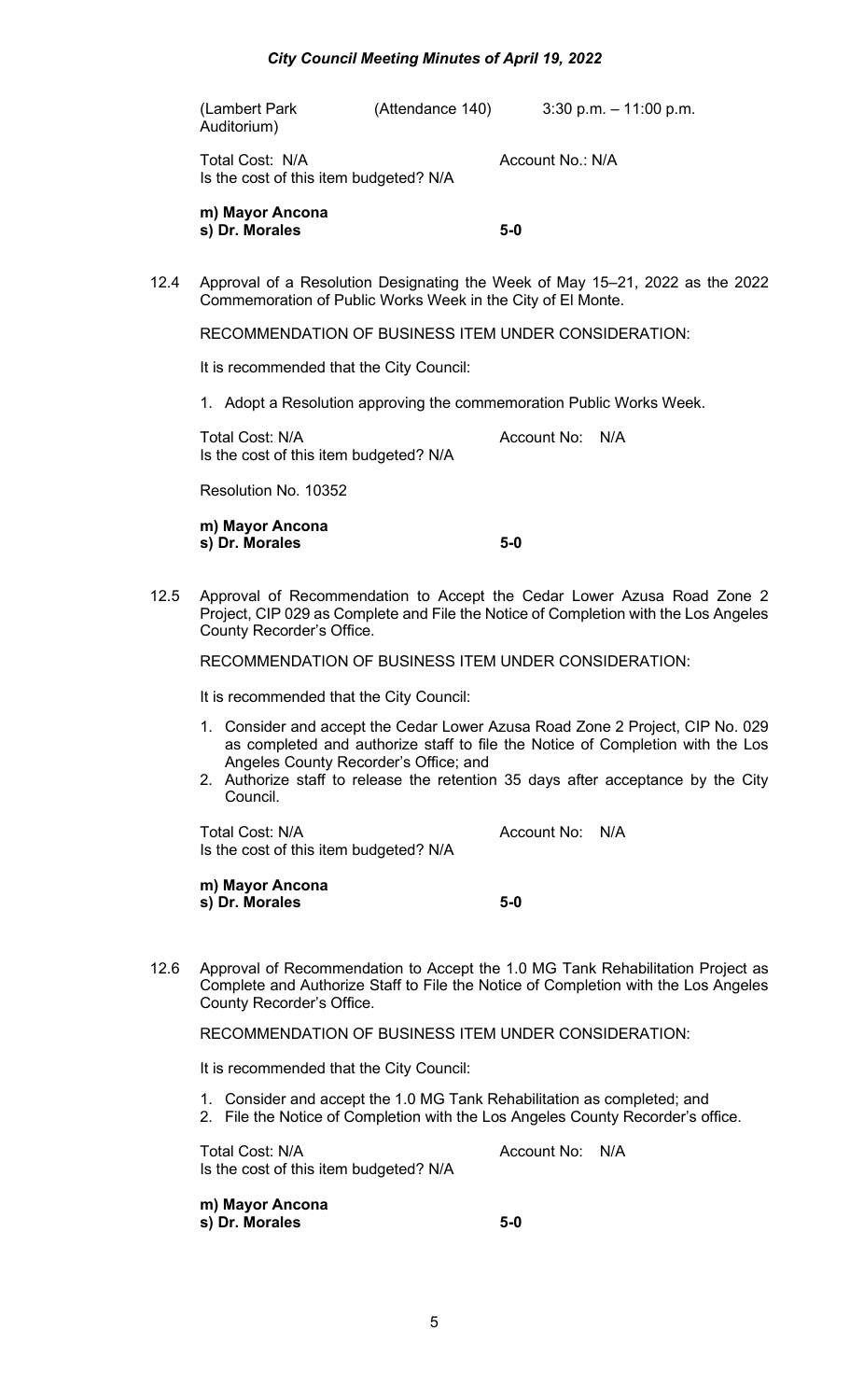12.7 Approval of Recommendation to Accept the Gibson Mariposa Skate Park Project, CIP 825, Phase 1, as Complete and File the Notice of Completion with the Los Angeles County Recorder's Office.

RECOMMENDATION OF BUSINESS ITEM UNDER CONSIDERATION:

It is recommended that the City Council:

- 1. Consider and accept the Gibson Mariposa Skate Park Project, CIP No. 825 as completed and authorize staff to file the Notice of Completion with the Los Angeles County Recorder's Office; and
- 2. Authorize staff to release the retention 35 days after acceptance by the City Council.

Total Cost: N/A and Cost Controller and Account No: N/A Is the cost of this item budgeted? N/A

**m) Mayor Ancona s) Dr. Morales 5-0**

12.8 Approval of Recommendation to Advertise and Publish the Notice Inviting Bids for Capital Improvement Project (CIP) No. 841 for the Gateway Parcel 3 (Pioneer Park) Remediation Project.

RECOMMENDATION OF BUSINESS ITEM UNDER CONSIDERATION:

It is recommended that the City Council:

1. Approve the advertisement and publication of the Notice Inviting Bids for Capital Improvement (CIP) No. 841 for the Gateway Parcel 3 (Pioneer Park) Remediation Project.

Total Cost: N/A and Account No: N/A Is the cost of this item budgeted? N/A

**m) Mayor Ancona s) Dr. Morales 5-0**

12.9 Approval Recommendation to Award of a Construction Contract to AC Pros, Inc. for the HVAC System for the Homekey Program Budget Inn Site.

RECOMMENDATION OF BUSINESS ITEM UNDER CONSIDERATION:

It is recommended that the City Council:

- 1. Approve the award of a Construction Contract to AC Pros, Inc. in the amount of \$46,470 for the HVAC System for the Homekey Program Budget Inn Site; and
- 2. Authorize the City Manager, or her designee, to execute the Construction Contract and approve change orders that may be necessary during construction to cover any unforeseen conditions in an amount not-to-exceed 15% of the Construction Contract.

Total Cost: \$53,441 Account No: ESG-CV

Is the cost of this item budgeted? Yes

**m) Councilmember Herrera s) Dr. Morales 3-2 (Mayor Ancona and** 

**Councilmember Martinez Muela No)**

12.10 Approval of Recommendation to Award of a Construction Contract to Integrated Demolition and Remediation, Inc. for the Mold Remediation at the Homekey Program M Motel Site.

RECOMMENDATION OF BUSINESS ITEM UNDER CONSIDERATION:

It is recommended that the City Council: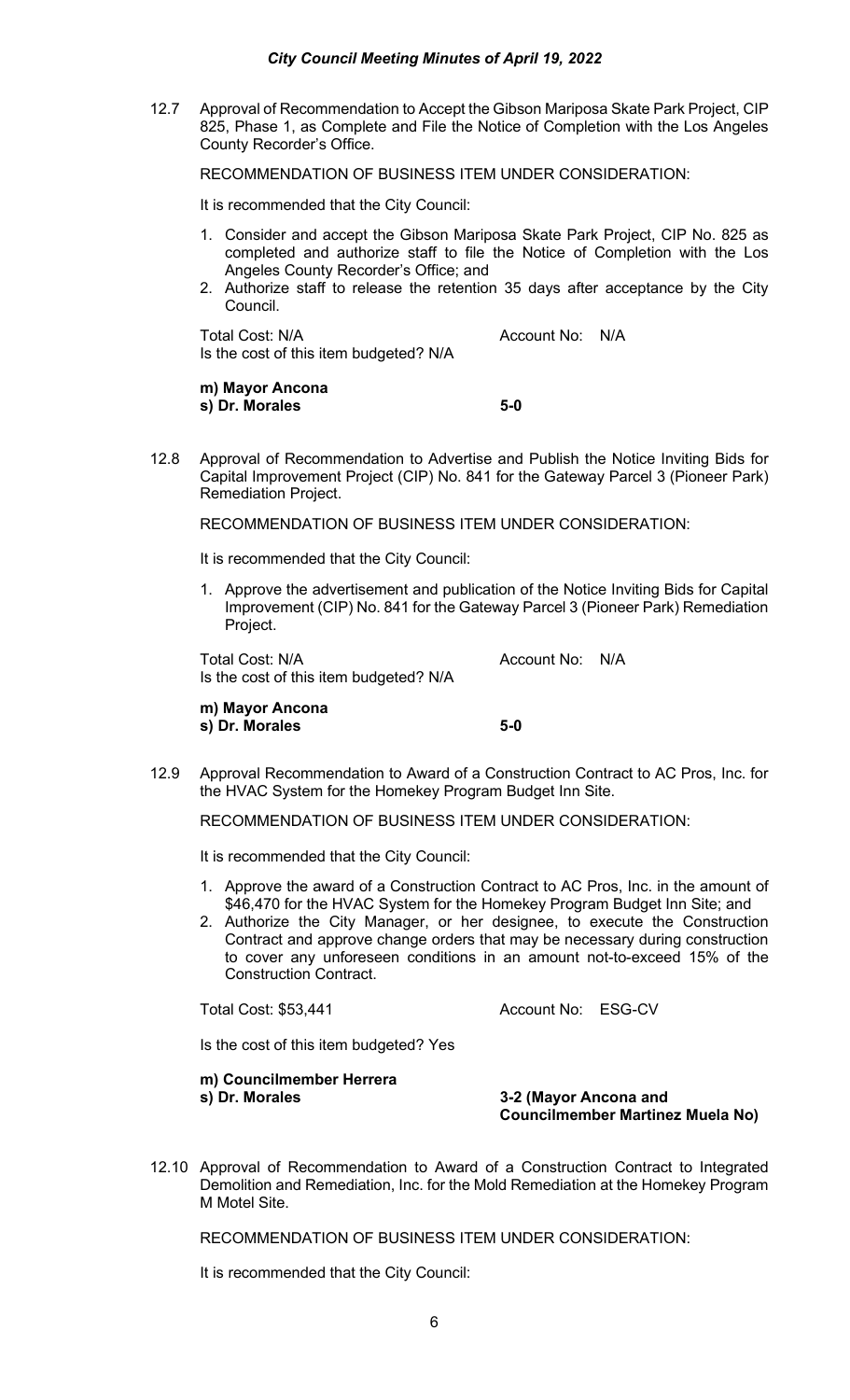- 1. Approve the award of a Construction Contract to Integrated Demolition and Remediation, Inc. in the amount of \$39,200 for the Mold Remediation at the Homekey Program M Motel Site; and
- 2. Authorize the City Manager, or her designee, to execute the Construction Contract and approve change orders that may be necessary during construction to cover any unforeseen conditions in an amount not-to-exceed 15% of the Construction Contract.

Total Cost: \$45,080 Account No: ARPA Is the cost of this item budgeted? Yes

**m) Councilmember Herrera s) Mayor Pro Tem Puente 5-0**

## 13. PUBLIC HEARINGS:

## *[NO PUBLIC HEARINGS SCHEDULED FOR MEETING OF APRIL 19, 2022]*

- 14. REGULAR AGENDA:
	- 14.1 Consideration and Adoption of a Resolution Approving the Annual General Plan Housing Progress Report for the Year 2021 and Direct Staff to Transmit the Report to the State Office of Planning and Research (OPR) and the State Department of Housing and Community Development (HCD).

RECOMMENDATION OF BUSINESS ITEM UNDER CONSIDERATION:

It is recommended that the City Council:

1. Adopt a Resolution Approving the 2021 Annual General Plan Housing Element Report and direct staff to forward such report to the Governor's Office of Planning and Research and the State Office of Housing and Community Development.

Total Cost: N/A and Total Cost: N/A Is the cost of this item budgeted? N/A

Resolution No. 10353

**m) Dr. Morales s) Mayor Pro Tem Puente 5-0**

14.2 Receive, Consider and File a Presentation Regarding the Tax Increment Financing (TIF) District Feasibility Study Funded by Metro.

RECOMMENDATION OF BUSINESS ITEM UNDER CONSIDERATION:

It is recommended that the City Council:

- 1. Receive, consider, and file the presentation regarding the Tax Increment Financing District Feasibility Study findings; and
- 2. Provide comments and input of the presentation to staff.

| Total Cost: \$132,000                  | Account No: 299-61-019 |            |
|----------------------------------------|------------------------|------------|
| Is the cost of this item budgeted? Yes |                        | 100-61-019 |
|                                        |                        |            |

**m) Dr. Morales s) Mayor Pro Tem Puente 5-0**

14.3 Consideration and Approval of a First Amendment to the Professional Services Agreement with Terp Consulting to Provide Fire Sprinkler and Fire Alarm System Services for the Homekey Program Budget Inn Site.

RECOMMENDATION OF BUSINESS ITEM UNDER CONSIDERATION: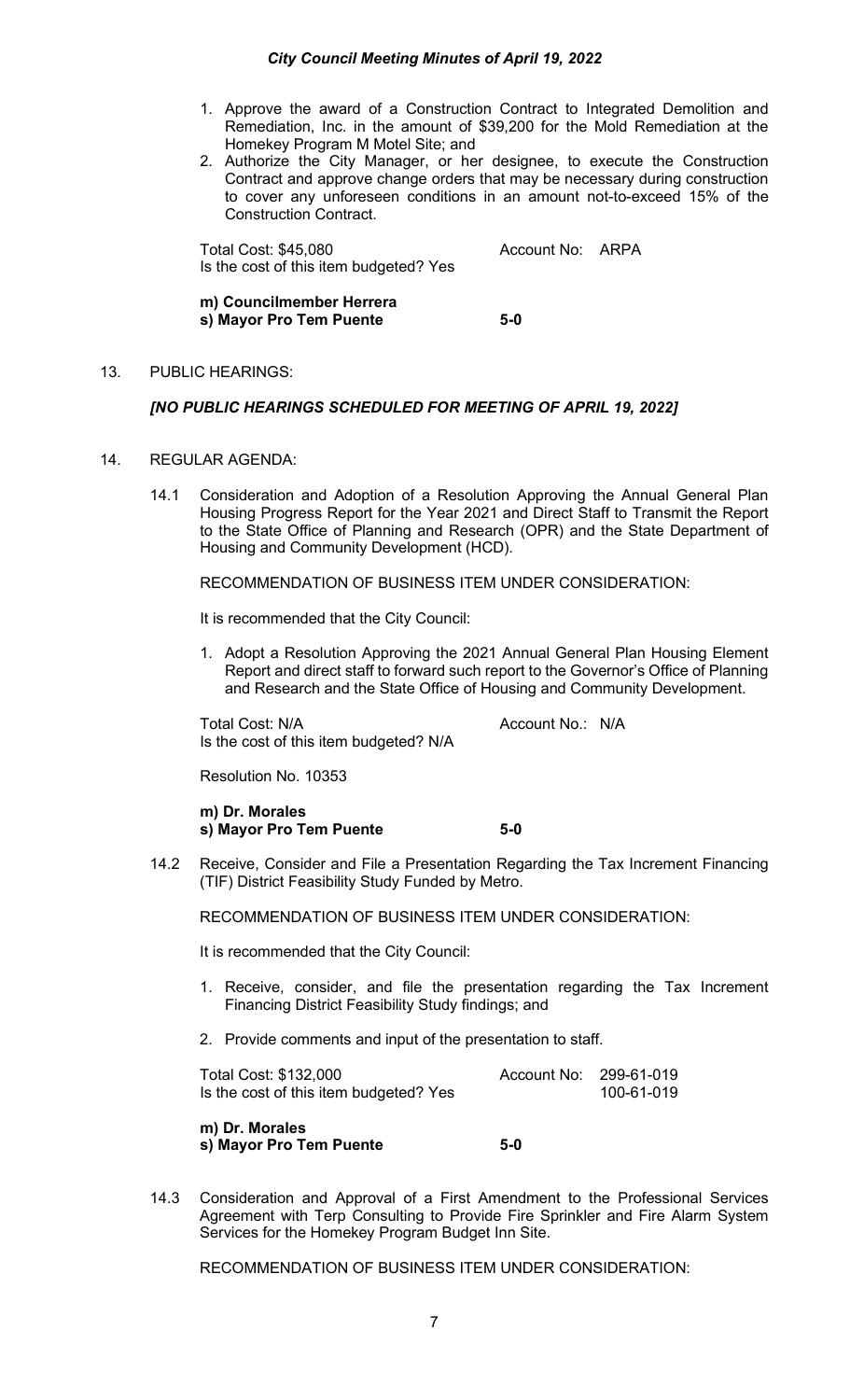It is recommended that the City Council:

- 1. Approve a First Amendment to the Professional Services Agreement with TERP Consulting to increase the Agreement amount from \$11,600 by an additional \$38,750 for a total not-to-exceed amount of \$50,350 to provide fire sprinkler and fire alarm system services for the Homekey Program Budget Inn Site; and
- 2. Authorize the City Manager, or her designee, to make all conforming modifications and edits, and execute the First Amendment.

Total Cost: \$50,350 Account No: ESG-CV

Is the cost of this item budgeted? Yes

**m) Mayor Ancona s) Dr. Morales 5-0**

14.4 Consideration and Approval of the Fifth Amendment to the Contract Services Agreement with Nationwide Environmental Services for Street Sweeping Services.

RECOMMENDATION OF BUSINESS ITEM UNDER CONSIDERATION:

It is recommended that the City Council:

1. Consider and approve the Fifth Amendment to the Professional Services Agreement with Nationwide Environmental Services for Street Sweeping **Services** 

| m) Mayor Ancona<br>s) Mayor Pro Tem Puente | 5-0 |                                                 |
|--------------------------------------------|-----|-------------------------------------------------|
| Is the cost of this item budgeted? Yes     |     | 283-67-691-6111<br><b>Storm Drain Fund</b>      |
| Total Cost: \$504,500                      |     | Account No: 230-67-683-6111<br><b>ACMD Fund</b> |

14.5 Consideration and Approval of a Request to Authorize the Purchase of Department Smartphones and Agreement with Network Services for El Monte Police Personnel

RECOMMENDATION OF BUSINESS ITEM UNDER CONSIDERATION:

It is recommended that the City Council:

- 1. Consider and approve the use of General Funds No. 100-71-711-6411 in an amount not-to-exceed \$78,000 yearly (\$6,500 monthly) for the recurring Agreement by and between AT&T FirstNet and the City of El Monte for Cellular Service using Smartphone devices; and
- 2. Consider and approve the purchase of 120 smartphone devices and protection cases from Asset Forfeiture Account No. 259-71-711-6411 in an amount not-toexceed \$5,500; and
- 3. Authorize the City Manager, or her designee, to execute the Agreement between the AT&T FirstNet Provider and the City of El Monte.

| m) Councilmember Martinez Muela<br>s) Mayor Ancona | $5-0$ |                                                                    |
|----------------------------------------------------|-------|--------------------------------------------------------------------|
| Is the cost of this item budgeted? Yes             |       | <b>General Funds</b><br>259-71-711-6411<br><b>Asset Forfeiture</b> |
| Total Cost: \$83,500                               |       | Account No: 100-71-711-6411                                        |

15. CITY ATTORNEY'S AGENDA: **None**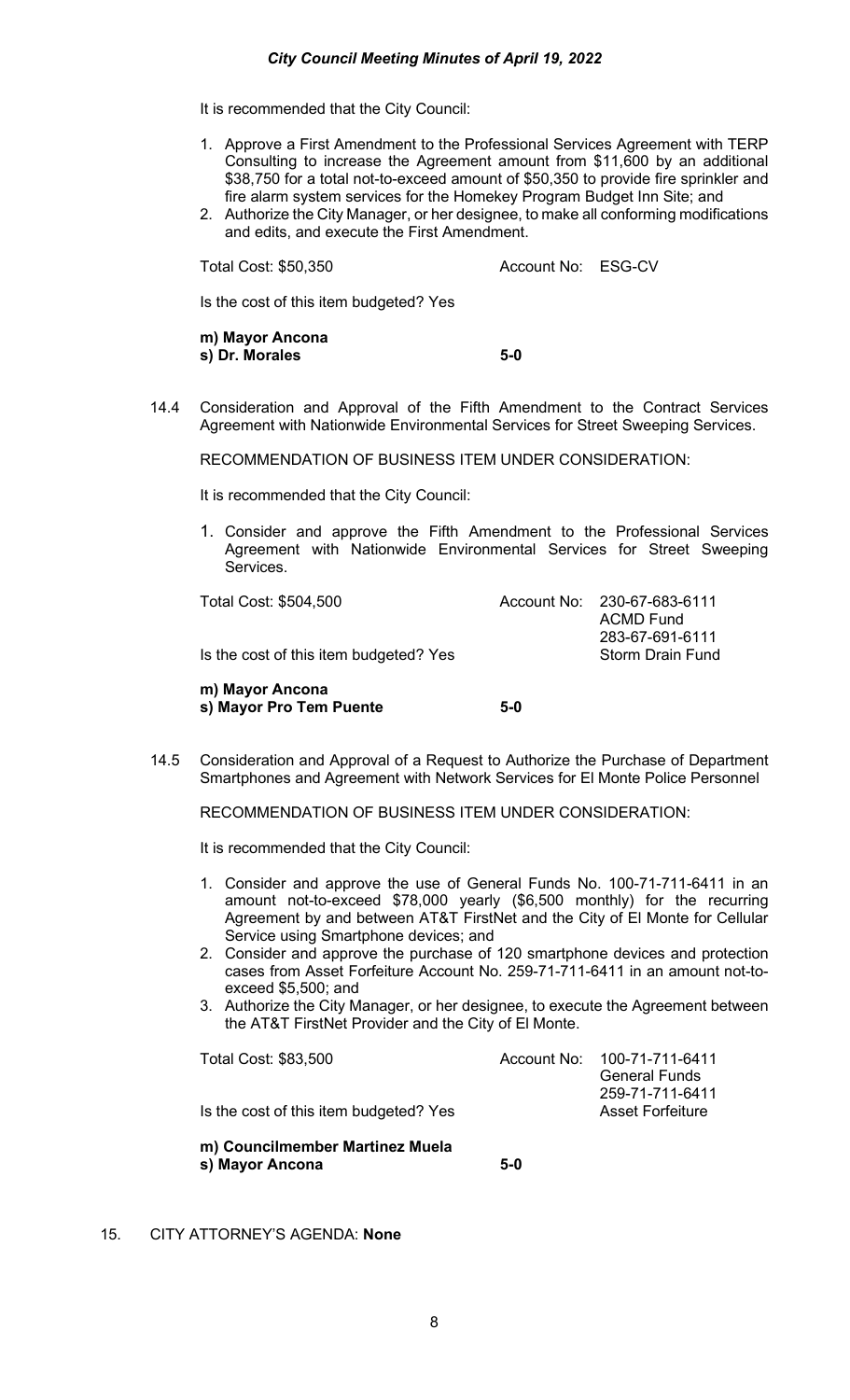# 16. CITY MANAGER'S AGENDA: **None**

#### 17. WRITTEN COMMUNICATIONS: **None**

- 18. COUNCIL COMMUNICATIONS/REPORTS:
	- 18A. Mayor Ancona

**Commended staff on the reopening of the Senior Center.** 

**Participated in a helicopter ride along to see the importance of the City's air bureau. It was important to see how the helicopter program can provide additional eyes and support.** 

- 18B. Mayor Pro Tem Puente
	- 18B.1 Discussion and Direction to Staff on the Recommendation for the Best Use of the Trailers that FEMA Donated to the City.

**Mayor Pro Tem requested a presentation from the City Manager to see what the City can do with the trailers and how they can be put to good use.**

- 18C. Councilman Herrera
- 18D. Councilwoman Martinez Muela

**Councilwoman Martinez Muela would like to discuss the calendar that was provided to the City Council at the budget workshop.**

**Would like to find out if the City will be putting together a National Day of Prayer Event.** 

**The Little League needs umpires for Lambert Park.** 

**Congratulated Parks & Recreation staff for the inclusive Eggstravaganza.** 

18E. Councilwoman Dr. Morales

18E.1 Discussion on Community Based Policing and Crime Statistics/Updates.

**Interim Chief Ben Lowry provided an update on the crime statistics/updates for the period of February to March. The Police Department initiated the STOP Program.** 

**Dr. Morales requested for the next meeting an overview of the different districts and where officers are allocated too or are responsible too.** 

**Councilmember Martinez Muela – Wanted to find out if there was specific number or a flyer for this STOP program.** 

**Mayor Ancona – Recommended that officers report to Public Works areas that need to be repainted due to the donuts left by vehicles.**